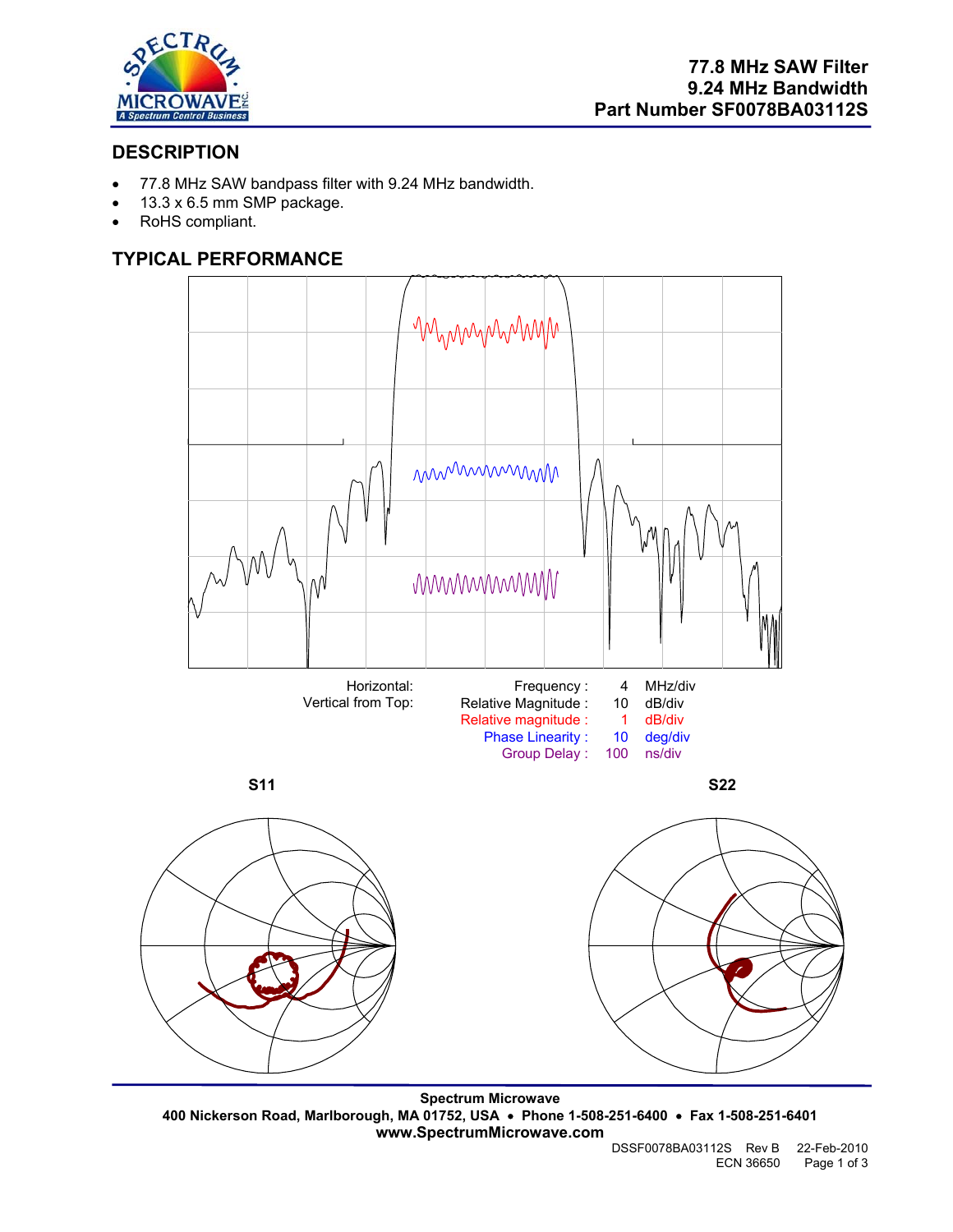

## **SPECIFICATION**

| Parameter <sup>2</sup>                   | <b>Min</b> | <b>Typ</b> | <b>Max</b>               | <b>Units</b> |
|------------------------------------------|------------|------------|--------------------------|--------------|
| Center Frequency (Fc) <sup>1</sup>       |            | 77.8       |                          | <b>MHz</b>   |
| <b>Operating Bandwidth</b>               | 9.24       | 10.1       | $\overline{\phantom{a}}$ | <b>MHz</b>   |
| <b>Insertion Loss</b>                    |            | 15.5       | 17                       | dB           |
| Amplitude Ripple <sup>3</sup>            |            | 0.6        | 1.2                      | dB p-p       |
| <b>Triple Travel Suppression</b>         | 30         | 36         | $\overline{\phantom{a}}$ | dВ           |
| Phase Deviation from Linear <sup>3</sup> |            | 4          | 10                       | deg p-p      |
| Group Delay Variation <sup>3</sup>       |            | 100        | 180                      | ns p-p       |
| <b>Absolute Delay</b>                    | -          | 0.97       |                          | <b>us</b>    |
| Rejection at Fc+/-6.0 MHz <sup>2</sup>   | 5          | 7          |                          | dB           |
| Rejection at Fc+7.1 MHz <sup>2</sup>     | 16         | 18         |                          | dВ           |
| Rejection <sup>2</sup><br>0.3 to 55 MHz  | 45         | 59         |                          | dB           |
| 55 to 68 MHz                             | 30         | 40         |                          | dВ           |
| 88 to 100 MHz                            | 30         | 41         |                          | dB           |
| 100 to 115 MHz                           | 45         | 52         |                          | dB           |
| 115 to 135 MHz                           | 42         | 47         |                          | dВ           |
| 135 to 150 MHz                           | 45         | 52         |                          | dB           |
| 150 to 165 MHz                           | 30         | 37         |                          | dB           |
| 165 to 220 MHz                           | 45         | 55         |                          | dB           |
| 220 to 250 MHz                           | 26         | 30         |                          | dB           |
| 250 to 500 MHz                           | 40         | 63         |                          | dB           |
| Input/Output Return Loss (Fc+/-4.62 MHz) | 6          | 8.5        |                          | dB           |
| Temperature Coefficient of Frequency     |            | -74        |                          | ppm/°C       |
| System Source and Load Impedance         |            | 50         |                          | Ω            |

Notes: 1. Fixed reference frequency..

2. Rejection relative to passband insertion loss

3. Evaluated over any 3.84 MHz band within Fc+/-4.62 MHz.

4. All parameters met over operating temperature range.

## **MAXIMUM RATINGS**

| Parameter                          |       | 18 X |        |
|------------------------------------|-------|------|--------|
| Storage Temperature Range          | -40   | 85   | $\sim$ |
| <b>Operating Temperature Range</b> | $-10$ | 75   | $\sim$ |
| Input Power Level                  | -     | າາ   | dBm    |

## **MATCHING CIRCUIT**



Notes:

1. Recommend the use of  $<sup>+</sup>/-2%$  tolerance components.</sup>

2. Component values shown are for guidance only and may change depending on board layout.

**Spectrum Microwave 400 Nickerson Road, Marlborough, MA 01752, USA** • **Phone 1-508-251-6400** • **Fax 1-508-251-6401 www.SpectrumMicrowave.com**